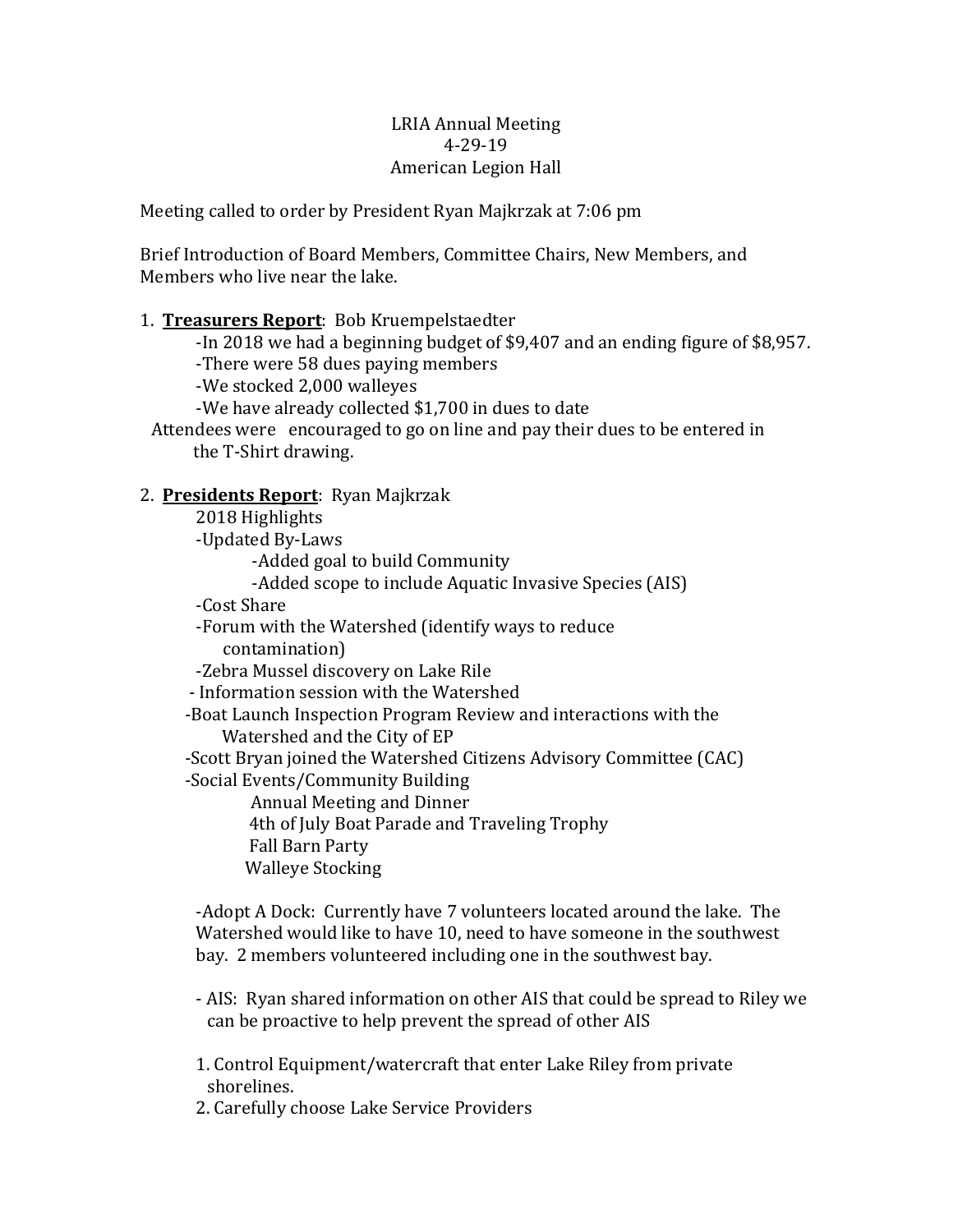3. Help ensure correct practices followed at Boat Ramp

-Boat Ramp Inspection Program: Recorded inspections of water craft has fallen off. In 2015 there were 2,000 inspections recorded. In 2018 there were 300 inspections recorded. -Multiple days no inspections were recorded -AIS catches on Lake Riley are much lower than similar lakes Riley =  $7$ , Christmas =  $49$ , Lotus = 106, Minnewashta =  $231$ -Part time program leaves large number of boats not inspected -Expanded Inspection Program for 2019 Start date May 9 Fri-Sun 6 am to 8 pm Mon-Thu 6 am to 7 pm Memorial Day to Labor Day Fri-Sun 6 am to 8 pm Mon-Thu  $6$  am to  $7$  pm Labor Day through October 20 Sat-Sun 6 am to 7 pm This will increase our coverage from 70% to 90%. The cost of the inspections is paid for by the Watershed and the City of EP. The City of EP hires and oversees the inspectors.

#### **LRIA Business**

- 1. Approve the minutes from the 2018 Annual Meeting
- 2. Approve the Treasurer's Report
- 3. Authorize the Board to donate \$500 from the General Fund to the Fish Fund
- 4. Election of Officers

Treasurer: nominee Bob Kruempelstaedter Secretary: nominee Dave Vogel

The above actions were approved unanimously

# **Watershed Update:** Dr. Claire Bleser

-Lake Riley met all MPCA standards for water quality

-Alum treatment is still holding up and the district continues to monitor.

It is in the 10 Year Plan to have a second dose. The second dose may be delayed depending on the results of updated core samples.

-Watershed still monitors the lake for carp. Some large carp remain which is typical for lakes that have undergone carp removal

-Curly Leaf Pond weed should be low this year, it will be surveyed and if it is high it will be treated

Eurasian Water Milfoil will also be monitored. If it is at a low density the lake will not be treated to allow the native plants to reestablish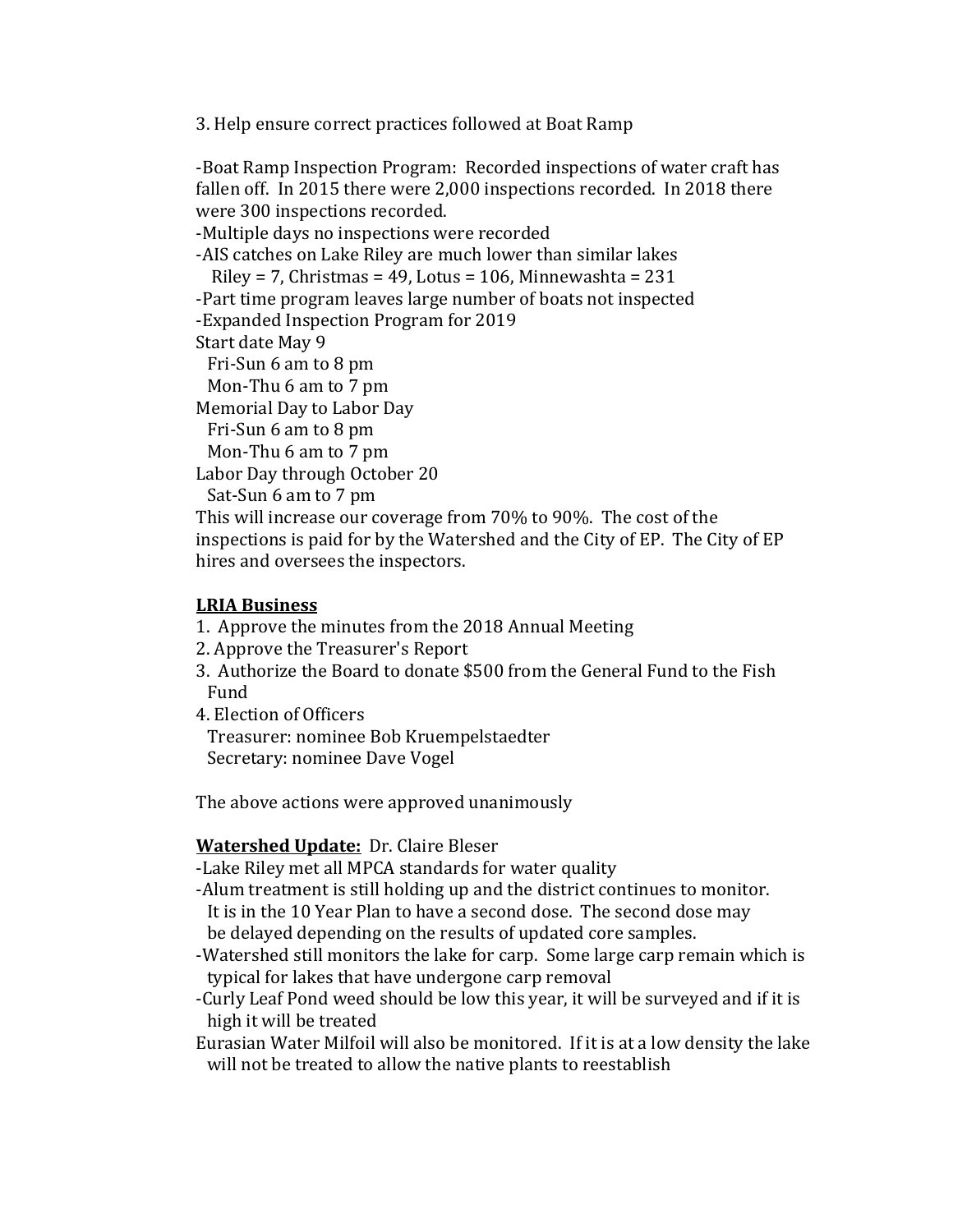-Will be monitoring the storm water ponds for functionality in EP You can sign up to adopt a storm drain in your neighborhood at adopt-a-drain.org

-Rice Marsh Lake received an alum treatment last year

#### **Upcoming Watershed Events**

May 14 Grant Program Info Session 6:30 -7:30 Watershed Offices May 21 Sustainable Lawns 6 - 7:30 Chanhassen Library June 5 Sustainable Lawns 6:30 - 8:00 Blooming Public Works June 7 Walk with the Watershed 12 - 1 Trail along Bluff Creek Chanhassen RSVP mswope@rpbcwd.org June 11 Wetland Walk 6 - 8 Watershed Offices June 22 Boating on Lake Riley 2 -5 Lake Riley Park July 9 AIS Continuing Education Program TBD July 12 Walk with the Watershed 12 -1 Riley Creek Conservation Area Eden Prairie RSVP mswope@rpbcwd.org August 2 Walk with the Watershed 12 -1 Lake Ann RSVP mswope@rpbcwd.org August 28 50th Anniversary Celebration Riley Jaques Barn September 28 Half Century (50 mile) Bike ride with a 10-mile option 9 -2 Lake Ann Park Email mswope@rpbcwd.org for more information Visit rpbcwd.org/whats-happening for more information -Larry Koch, manager for the Watershed District thanked Claire and Josh for their presentation and the work they have done for the Watershed. He encouraged all members to say something if they see something on the lake that doesn't look right. He also suggested visiting the Watershed website (rpbcwd.org) to look at the 10 Year Plan for the district and other information about the Watershed. Let's Go Fishing: Steve Wilson

-3,400 participants last year with 85 volunteers -2 Hospice trips last year -looking for 100 volunteers for this year -Costs \$5.35/person to go out -19 Let's Go Fishing programs in MN, 2 in WI -Lake Riley is the largest -they are a  $501c3$ 

Dick Chadwick asked if we have 501c3 status, should we be? Ryan said we are not at this time. Lotus and Christmas Lake have dues of \$200 - \$400+ respectively. Minnewashta has dues around \$200. If the inspections come to a money issue vs a staffing issue the LRIA Board will continue to look at how the inspections could be improved. This could mean an increase in dues. LRIA currently charges \$21 for annual dues. The abovementioned lake associations contribute to the funding of their boat ramp inspections.